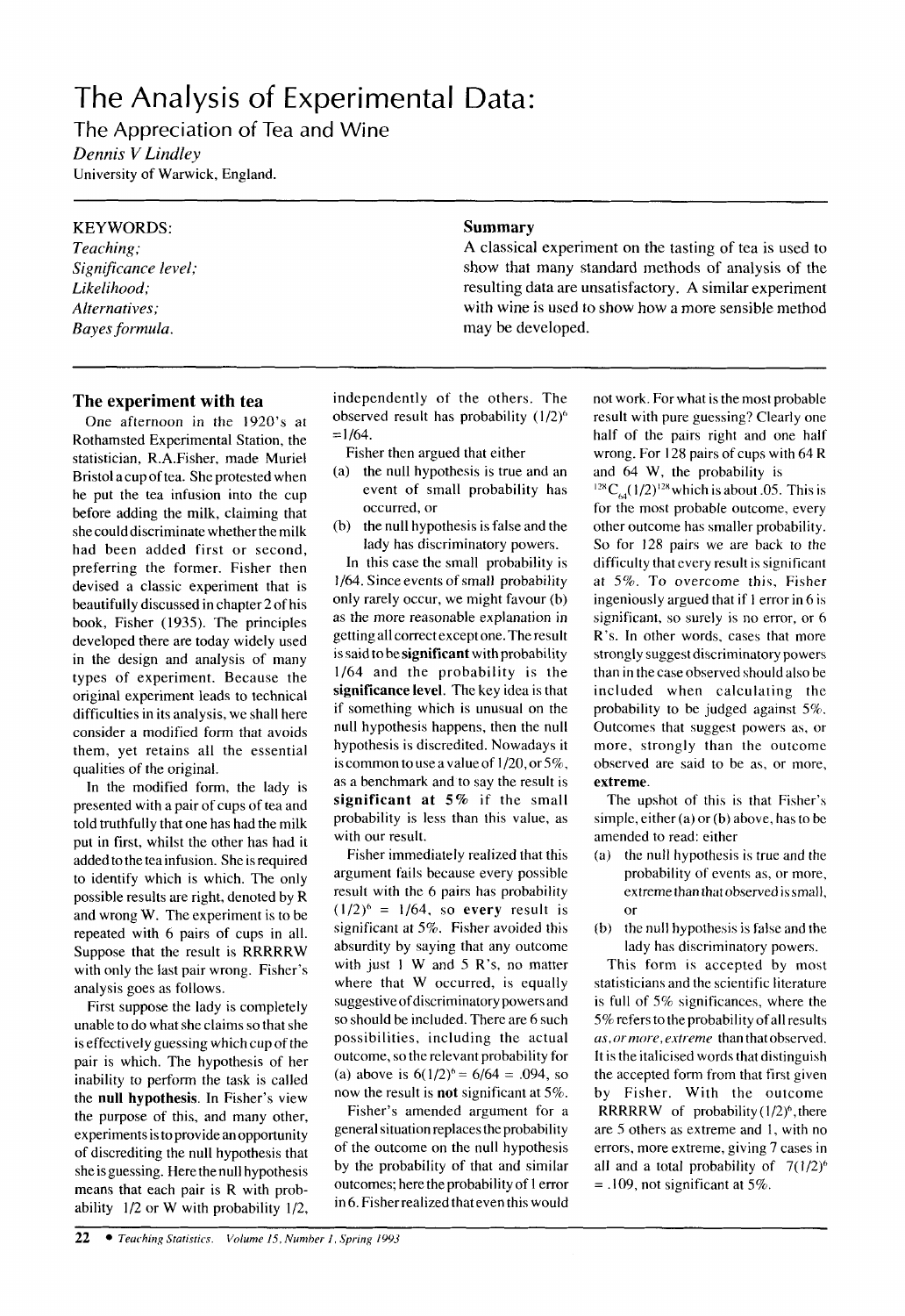#### **A Criticism**

For many years the argument went largely unchallenged and was supported by alternative, more mathematical, approaches due to Neyman, Pearson and Wald. But recently doubts, originally advanced by Jeffreys, have crept in and the argument is increasingly being attacked. Let us see how the criticism works for the outcome RRRRRW. Fisher has to consider what results are as, or more, extreme and to do this he takes other possibilities with 6 pairs of cups. But why fix 6? The value 6 may have arisen by chance. Perhaps Dr. Muriel Bristol hadameeting to go to after tea and had to leave after **6** pairs. Had the cups not been prepared so efficiently, she might have done fewer. Another possible form of experiment, suggested and used by J. B. S. Haldane in the context of cats rather than tea-tasting, is togoon until the first mistake is made. Dr. Bristol's result is comp-atible with this type of experiment-ation. So let us use Fisher's argument for Haldane's experiment. The probability of the sequence RRRRRW is still  $(1/2)^6$ . More extreme sequences are those in which the first mistake occurs after the sixth pair. Thus at the seventh, probability  $(1/2)^7$ ; eighth, probability  $(1/2)^8$ ; and so on. The probability of the observed result and more extreme ones is therefore  $(1/2)^6 + (1/2)^7 + (1/2)^8 + \dots$ 

 $=(1/2)^{6}/(1-1/2)=(1/2)^{5}=.031.$ Before we had ,109, yet now we have

significance at 5%. This is surprising. Let us see where we stand. If the

experiment consisted of 6 pairs of cups being tested and the result was RRRRRW, the relevant probability is ,109. If the experiment consisted of pairs being tested until the first error, with the same result, the relevant probability is *.03* I, less than a third of the previous value. And lack of significance in the first case changes to significance in the second. Is not this absurd'? Here are6 pairs of cups honestly being tested, resulting in RRRRRW; what does it matter what might have happened (for example RRRWRR in one case, RRRRRRRW in the other) but did not? What would be the probability if Dr. Bristol had stopped because of the meeting?

Let us pinpoint the difficulty with Fisher's either/or argument. It lies in deciding just what results are as, or more, extreme than that observed. (We have seen that the extreme results must be included since there are experiments in which every result is unusual.) In the case of a fixed number, **6,** of cups, the extreme values are different from those in the case where one continues until a mistake is made. Let us call these two experiments the **fixed** and the **sequential** respectively. It might be argued that the judgements should depend on whether the fixed or sequential experiment was used. But, if you feel that, consider the following experiment. **A** fair coin is tossed, if it comes down heads, the fixed experiment with 6 cups is used; if tails, the sequential one is adopted. The result RRRRRW has probability associated with it equal to the average of the two experiments, namely  $(.109 + .031)/2 = .070$ , and the result is not significant at 5%. But if the coin came down tails and the sequential form used (with a natural probability of .03 I) should we really quote .070merely because the coin might have shown heads? The suggestion seems strange. Attempts have been made to define exactly what is meant by more extreme but without success.

So we have to abandon the use of more extreme outcomes. This leaves us only with the probability of what happened and we have seen that is unsatisfactory because in some experiments all probabilities are small. So what are we to do?

### **An Alternative Analysis**

Fisher's approach only considers probabilities on the null hypothesis. It does not consider probabilities were Muriel Bristol to have discriminatory powers. Of course, if she had perfect power then R would have probability 1 and the sequential experiment never end. But even the most enthusiastic supporter of the thesis that the milk must go in first would admit to occasional lapses. We saw that on the null hypothesis each R had probability P, independent of the others, with  $P =$ 1/2. A reasonable indication of discriminatory power would admit a value of P in excess of 1/2. The higher the value of P, the greater is the lady's ability. The values of P above 1/2 are called **alternative hypotheses.** The result RRRRRW has probability  $P^{5}(1-P)$ ,  $P = 1/2$  giving  $(1/2)^{6}$  as before. This is called the **likelihood** function of P, the probability of correct classification, for the observed result.

In general, it describes the probability of the observed result as afunction of P. Modem work says that it is this function that is required, not any consideration of more extreme cases. The probability of what actually happened is considered under various hypotheses, rather than the probability of several outcomes solely under the null hypothesis.

What has to be done is to compare the probability on the null hypothesis with probabilities for other values of P, the alternative hypotheses. But which value of P? To answer this consider another lady.

#### **The experiment with wine**

This lady is a wine expert, testified by her being a Master (sic) of Wine, MW. Instead of tasting tea, she tasted wine. She was given 6 pairs of glasses (not cups). One member of each pair contained some French claret. The other had a Californian Cabernet Sauvignon, Merlot blend. In other words, both wines were made from the same blend of grapes, one in France, the other in California. She was asked to say which glass had which. That is, she did the same experiment as Dr. Bristol but with the two wines instead of the two preparations of tea. Suppose she got the same result RRRRRW and consequently the same likelihood function  $P^5(1 - P)$ , P now referring to the probability of classifying the pairs of wines correctly.

At this point I can only speak for myself though I hope that many will agree with me. You may freely disagree and still be sensible. I believe that Masters of Wine can distinguish the Californian imitation from the French original. Mathematically I think that  $P > 1/2$ . Yet I think it doubtful that ladies can distinguish the two methods of teamaking.  $P = 1/2$  seems quite reasonable to me there though **I** admit that  $P > 1/2$  is possible. So what I want to do is to put something into the analysis that incorporates my belief that tea is different from wine. Notice that the likelihood is the same for both though the meaning of P is different.

The way this is done is to introduce probability distributions for P appropriate for tea and for wine. Let me give you my distributions to illustrate the ideas. For wine, I chose the expression

$$
48(1 - P) (P - 1/2),
$$
  
for  $1/2 < P < 1$ , (1)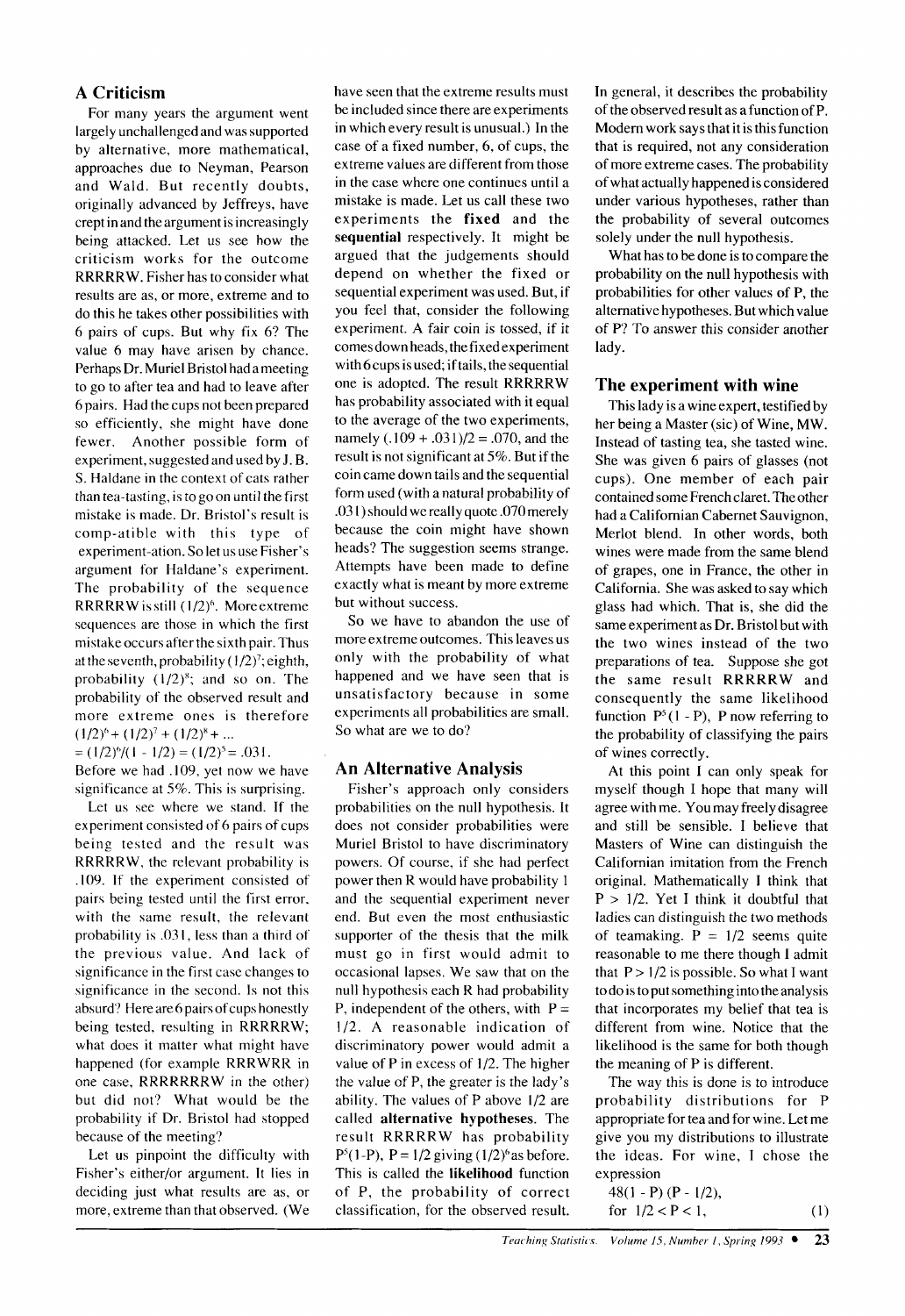having the form illustrated in Figure **<sup>1</sup>** and labelled prior. This expresses the fact that **I** think that she can discriminate but can make mistakes. The value 48 makes the total probability 1. For tea **I**  took

0.8 for the probability that  $P = 1/2$ and 1.6 (1 - P) for  $P > 1/2$ ,

having the form illustrated in Figure 2 and labelled prior. This expresses my personal probability of 0.8 that she cannot discriminate. (Fisher may have had such a value since he expressed surpriseat Dr. **Bristol'sclaim,reportedly**  saying "Nonsense, surely it makes no difference", Box (1978).) This allows a probability of 0.2 that she can, thinking that having good discriminatory power (P near I) is less likely than modest ones (Pnear 1/2). These formulae reflect my own views. You may freely insert your own. More details will be found in Lindley (1984).

#### **Bayes Formula**

It is next necessary to combine these personal opinions with the evidence of the data expressed through the likelihood function. The calculus of probability tells us how this is to be done, namely by multiplying the original probability by the likelihood function. For the lady tasting wine we have 48(1 - P)(P -  $1/2$ )  $P^5(1 - P)$ ,

for  $1/2 < P < 1$ .

Apart from the fact that the total probability is not 1, this is a probability distribution. Simple, but tedious, calculations enable us to find a constant K such that

 $K(1 - P)^2 P^5 (P - 1/2),$ 

for 
$$
1/2 < P < 1
$$

is a probability distribution, having integral from **1/2** to **1** of 1. The first probability distribution (1) is called the **prior** distribution (prior, that is, to the data). The one just obtained, (2), is called the **posterior** distribution. The formula says

(2)

posterior =  $K \times$  prior  $\times$  likelihood, where K is a number chosen to make the integral of the right-hand side 1. It is called **Bayes** formula and the method is termed **Bayesian.** The only complication in its calculation is the determination of K.

Figure 1 shows for the wine-tasting  $(i)$  the prior distribution  $(1)$ ,  $(ii)$  the posterior distribution (2) for the case of 6 pairs yielding 1 error, and (iii) the same with no errors. Initially I thought



**Figure 1.** Wine.



**Figure 2.** Tea.

 $P = 3/4$  was the most probable value but there was substantial uncertainty expressed by the large spread about that value. With 1 error, there has hardly been any shift in the most probable value but I am slightly more confident that P is near 3/4 as expressed by a smaller spread. To understand the spread, consider the area under these

curves between say **.6** and .9,. IS either side of  $P = 3/4$ . The area, and hence the probability, is a little larger for the posterior distribution than for the prior. With no errors, the situation changes and the most probable value has risen to around .87 and the spread is substantially lower. For example, the probability that P is less than .75 is about .2 whereas